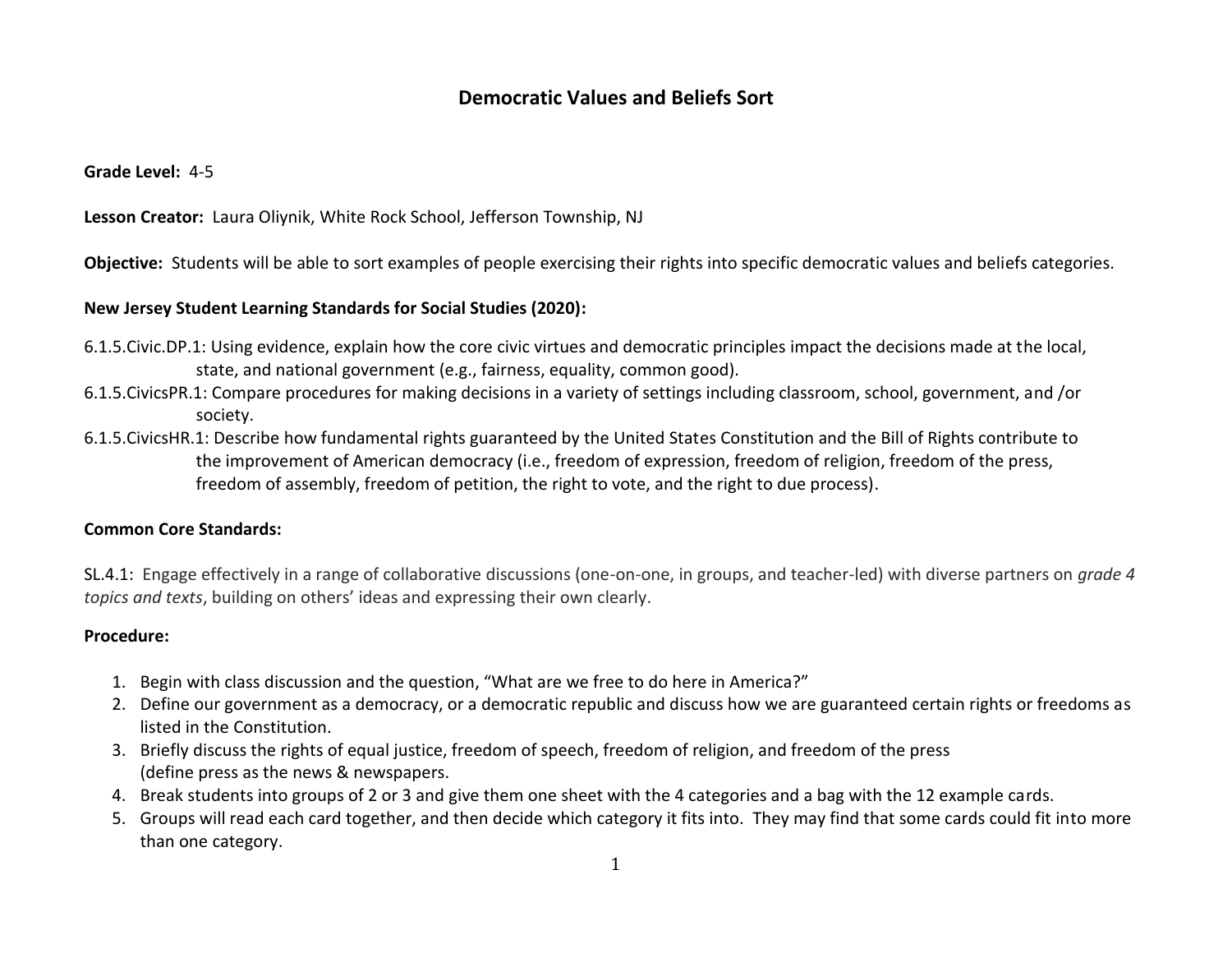- 6. If a group finishes early, ask them to brainstorm any other examples that could fit into any of the four categories!
- 7. Once all groups are finished sorting, meet back together as a group and discuss answers to the sort.

# **Materials:**

-One sorting sheet and one bag of cards for each group (2-3 students per group) -Ticket Out form (for use as assessment)

## **Assessment:**

-Evaluate student group participation in sorting activity, discussion participation -Students may also fill out a "My Ticket Out" sheet before leaving class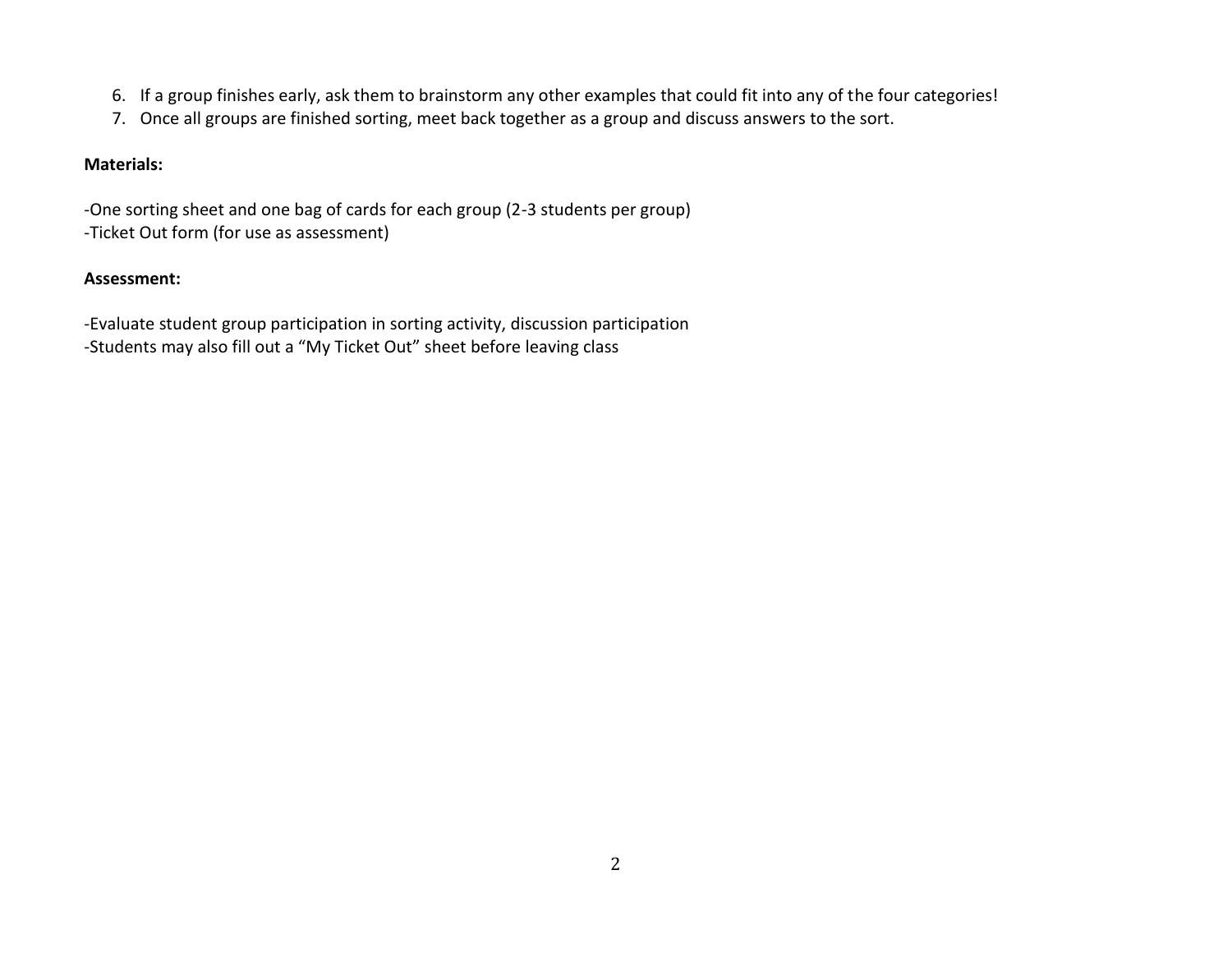Below, you will find four different values and beliefs that citizens in a DEMOCRACY share.

Remember, a **democratic republic** is the type of government where the people share power, vote for people to represent them in government, and have equal rights!

Take the cards that are in front of you and SORT them into one of the four categories below…. In other words, what value or belief does each card go with?

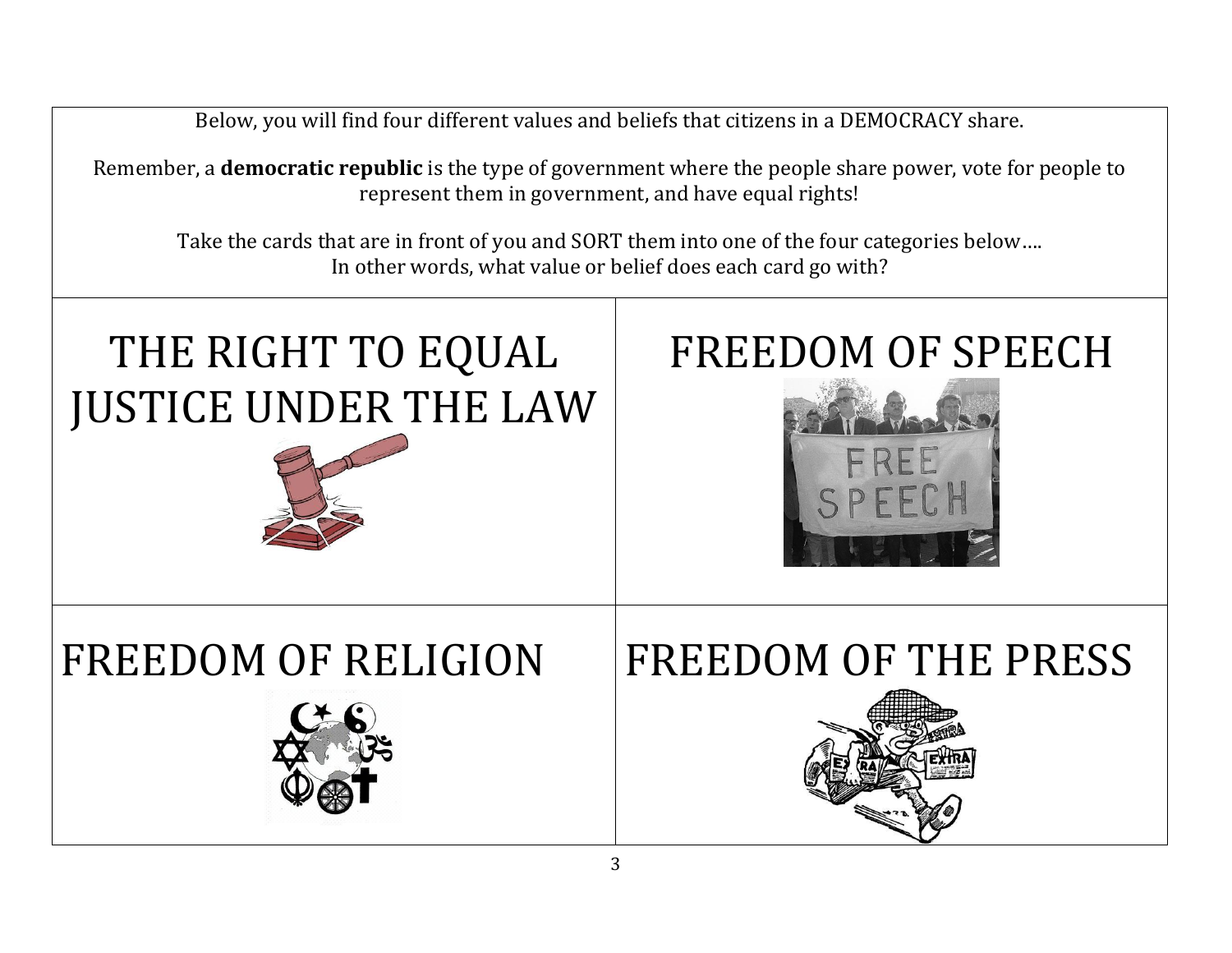| 1.<br>An article on the front page of the<br>newspaper is written about<br>President Obama's new healthcare<br>plan.                                                  | 2.<br>A woman is accused of robbing 30 banks in<br>the county. She is sent to court determine<br>whether she is guilty or not, even though<br>she has robbed banks in the past. | 3.<br>A teenager gets pulled over by a<br>police officer and gets a ticket. The<br>back of the ticket says that he can<br>pay the fine for the ticket, or he can<br>go to court to argue his case before<br>a judge. |
|-----------------------------------------------------------------------------------------------------------------------------------------------------------------------|---------------------------------------------------------------------------------------------------------------------------------------------------------------------------------|----------------------------------------------------------------------------------------------------------------------------------------------------------------------------------------------------------------------|
| 4.<br>Many witnesses see a man steal an<br>elderly woman's purse. He is sent to<br>court for the jury to decide if he is<br>guilty or not.                            | 5.<br>A man stands outside a building, preaching<br>his religious beliefs loudly to people<br>passing by.                                                                       | 6.<br>The opinion section of the<br>newspaper has four different<br>letters from people who live in<br>town about fixing up the roads in<br>town.                                                                    |
| 7.<br>A child with a Jewish father and a<br>Christian mother shares beliefs<br>between the faiths, and celebrates<br>both Hanukkah and Christmas.                     | 8.<br>A political cartoon in a newspaper that<br>makes fun of the governor's recent actions.                                                                                    | 9.<br>Developers have plans to build an<br>Islamic center (or Mosque) in a<br>historic neighborhood.                                                                                                                 |
| 10.<br>In 1963, people gathered in<br>Washington, D.C. for equal rights for<br>African Americans. Dr. Martin<br>Luther King, Jr. gave his "I Have a<br>Dream" speech. | 11.<br>Any citizens of a town are allowed to go to<br>Town Council meetings, stand up, and talk<br>to the Town Council Members about their<br>opinions.                         | 12.<br>More than 1,000 people protest the<br>decision to build a housing<br>development where a large park<br>and forest are in town.                                                                                |